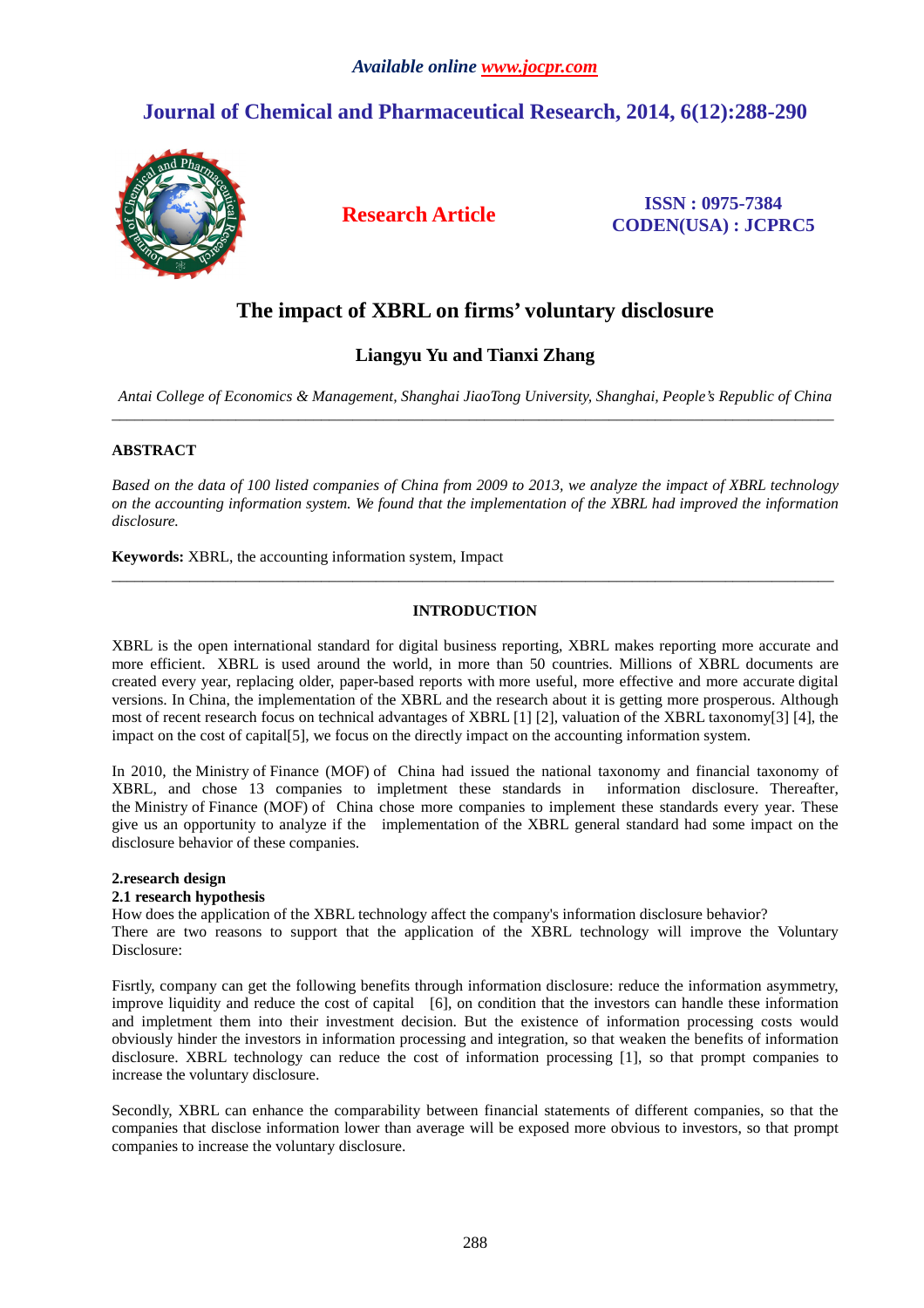Based on the above consideration, we put forward the research hypothesis:

The companies that had implemented XBRL technology will increase the voluntary disclosure.

#### **2.2.Sample**

In 2010, the Ministry of Finance (MOF) of China had issued the national taxonomy and financial taxonomy of XBRL, and chose 13 companies to impletment these standards in information disclosure. Thereafter, the Ministry of Finance (MOF) of China chose more companies to implement these standards every year. There are totally 30 listed companies be chose, including 19 financial companies(all the listed financial companies in China) and 11 non-financial companies.

*\_\_\_\_\_\_\_\_\_\_\_\_\_\_\_\_\_\_\_\_\_\_\_\_\_\_\_\_\_\_\_\_\_\_\_\_\_\_\_\_\_\_\_\_\_\_\_\_\_\_\_\_\_\_\_\_\_\_\_\_\_\_\_\_\_\_\_\_\_\_\_\_\_\_\_\_\_\_*

For each non-financial company, we chose 3 companies in the same industry and similar asset. For the financial companies, we chose 37 companies in the csi 100 index as comparison. So that we get 100 companies in total. Our sample covers 5-years period from 2009 to 2013,473 company-year data. All the data are derived from the service center of TAI-AN data.

#### **2.3.variables**

## **2.3.1 explained variable**

Info: the information be voluntary disclosed, take natural logarithm (base e) of the company's annual report notes page for each company-year;

#### **2.3.2 explaining variables**

List: if the company be chose by the Ministry of Finance (MOF) of China. take 1 for chose company, otherwise 0. Xbrltime, how many years has the company been chose by the Ministry of Finance (MOF) of China;take 0 for non-chose compay;

Year: the Year of annual report;

#### **2.3.3 The control variables**

Shareholder:take natural logarithm of the number of shareholders of a company; Z, take ownership concentration index Z value; Asset, take the natural logarithm (base e) of the company's total assets; Roa; Growth, the company's revenue Growth rate r

#### **3 empirical analyses**

#### **3.1 scatter diagram**



We can see that the chosen company has a better disclosure level.

#### **3.2 regression analysis**

#### Regression model:

inf  $o = \alpha_0 + \alpha_1$ sharehoder  $+\alpha_2 Z + \alpha_2 Y$  vear  $+\alpha_2 X$  white  $+\alpha_3 Y$  roa  $+\alpha_4 Y$  arouth  $+\varepsilon$